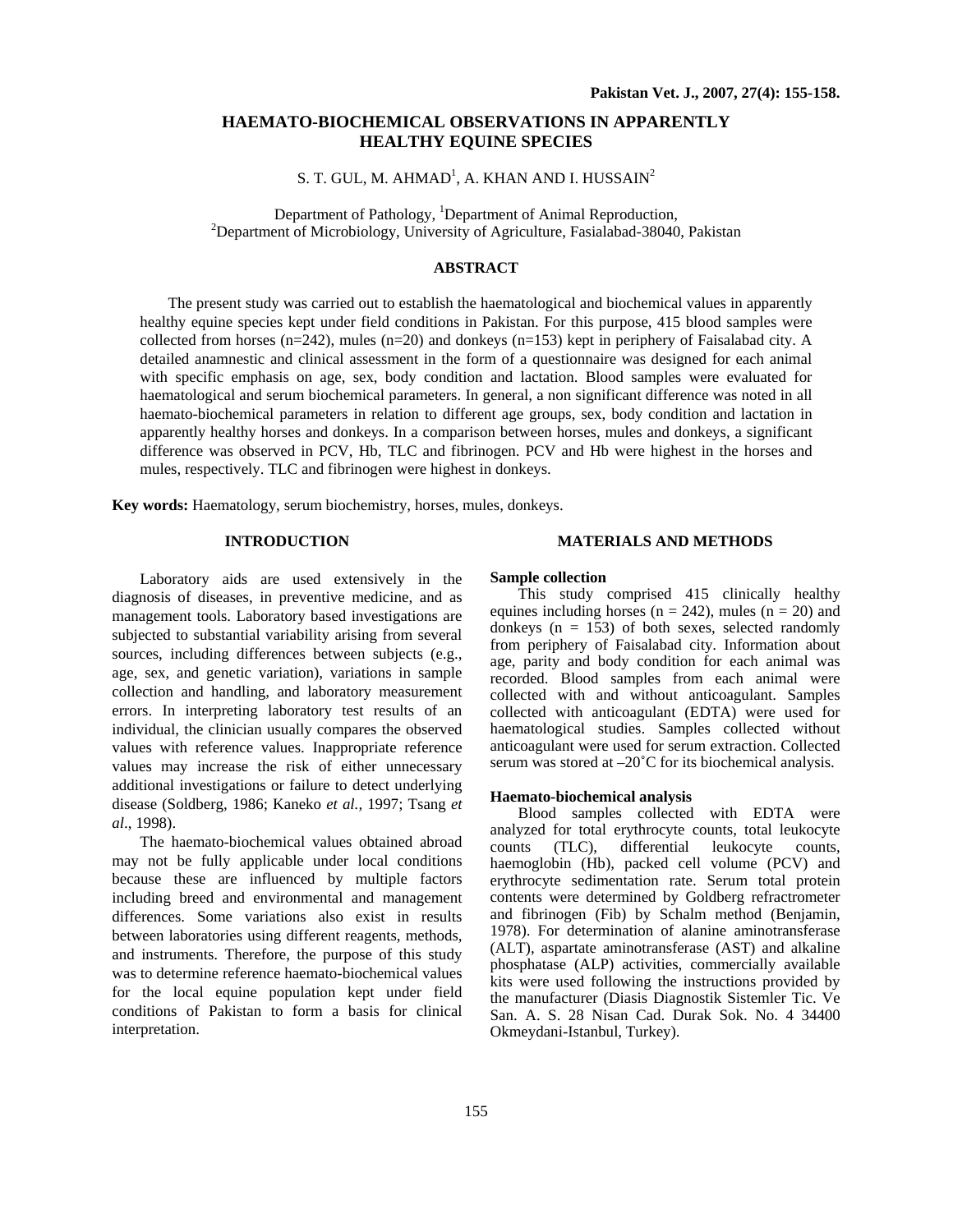## **Data analysis**

Animals under observation were divided into various groups on the basis of species (horses, donkeys, mules), age (1-5, 6-10, 11-15 years), sex (male, female), lactation status (lactating, non-lactating) and body condition (good, fair, poor). One way analysis of variance (ANOVA) was applied on haematological and biochemical studies to know the differences between various groups. Duncan's multiple range test was applied for multiple means comparisons, where necessary.

### **RESULTS**

A non significant difference was observed in all haemato-biochemical parameters between healthy horses, mules and donkeys except PCV (P<0.050), Hb (P<0.001), TLC (P<0.012) and Fib (P<0.018). PCV and Hb were highest in horses, followed by mules and donkeys, while TLC values were highest in donkeys, followed by mules and horses. Fibrinogen was highest in donkeys, followed by horses and mules. So far as the enzymic activity is concerned, the values of the investigated enzymes were generally lower in donkeys than in horses, though the difference was nonsignificant (Table 1).

A non significant difference was observed in all haemato-biochemical parameters in relation to different age groups, sex, body condition and lactation in horses and donkeys. The comparison on the basis of above mentioned groups in mules could not be made because all mules belonged to one age group (1-5 years) and sex (male).

A significant difference was observed in Hb concentration  $(P<0.003)$  and TLC  $(P<0.002)$  when lactating mares were compared with lactating donkeys. The Hb concentration was higher in lactating mares than that of lactating donkeys, while reverse was true for TLC (Table 2). In non-lactating mares and donkeys, all haemato-biochemical parameters showed nonsignificant difference, except fibrinogen which was significantly higher  $(P<0.013)$  in non-lactating donkeys than that of the mares (Table 2). So far as the enzymic activity is concerned, the values of the investigated enzymes were generally higher in non-lactating donkeys than in mares, though the difference was nonsignificant.

### **DISCUSSION**

Haematology has been widely used to provide information about disease status, performance problems, and fitness in horses. Age, sex and breed as well as physical exercise may affect the results of haematologic values (Karazawa and Jamra, 1989; Kaneko *et al.,* 1997). In the present study, in general all haematological and serum biochemical parameters were consistent with previous reports (Duncan *et al.,* 1994; Eades and Bounous, 1997; Meyer and Harvey, 1998; Radostitis *et al.,* 2000; Al-Busadah and Homeida, 2005). The total number of leukocytes showed a significant difference (P<0.012) and was highest in the donkeys blood which is in accordance to results reported by Reece (1997) and Al-Busadah and Homeida (2005).

| Table 1: Haemato-biochemical findings in apparently healthy equine species |  |  |
|----------------------------------------------------------------------------|--|--|
|                                                                            |  |  |

| <b>Parameter</b>                         | <b>Horses</b>        | <b>Mules</b>        | <b>Donkeys</b>       | P value |
|------------------------------------------|----------------------|---------------------|----------------------|---------|
| Total erythrocyte counts $(X 10^{12}/L)$ | $5.93 \pm 02.81$     | $5.74 \pm 02.62$    | $5.88 \pm 02.65$     | 0.982   |
| Packed cell volume (%)                   | $37.75 \pm 4.57a$    | $34.37 \pm 4.13b$   | $32.42 \pm 4.38c$    | 0.050   |
| Haemoglobin $(g/dL)$                     | $10.93 \pm 1.89b$    | $10.10 \pm 0.73c$   | $9.01 \pm 1.13a$     | 0.001   |
| Erythrocyte sedimentation rate (mm/hr)   | $105.13 \pm 24.59$   | $99.63 \pm 23.13$   | $104.83 \pm 15.66$   | 0.822   |
| Total leukocyte counts $(X 10^9/L)$      | $7.18 \pm 2.87c$     | $9.40 \pm 2.89a$    | $9.75 \pm 3.29$ h    | 0.012   |
| Neutrophils (%)                          | $42.05 \pm 13.94$    | $69.94 \pm 00.00$   | $39.73 \pm 21.27$    | 0.234   |
| Lymphocytes $(\% )$                      | $45.73 \pm 15.74$    | $27.98 \pm 00.00$   | $43.47 \pm 19.32$    | 0.579   |
| Monocytes $(\%)$                         | $1.28 \pm 01.92$     | $1.39 \pm 00.00$    | $0.72 \pm 0.89$      | 0.657   |
| Eosinophils (%)                          | $11.10 \pm 05.75$    |                     | $15.83 \pm 10.11$    | 0.090   |
| Basophils (%)                            | $0.42 \pm 00.56$     | $0.34 \pm 00.48$    | $0.24 \pm 0.41$      | 0.645   |
| Total proteins $(g/dL)$                  | $8.63 \pm 00.95$     | $8.50 \pm 00.77$    | $8.11 \pm 00.58$     | 0.156   |
| Fibrinogen (mg/dL)                       | $630.40 \pm 208.60a$ | $366.70 \pm 196.60$ | $692.30 \pm 203.80c$ | 0.003   |
| Alanine aminotransferase (U/L)           | $25.24 \pm 05.84$    | $26.88 \pm 01.35$   | $26.26 \pm 01.40$    | 0.819   |
| Aspartate aminotransferase (U/L)         | $229.67 \pm 46.81$   | $220.14 \pm 42.00$  | $223.30 \pm 32.78$   | 0.861   |
| Alkaline phosphatase $(U/L)$             | $490.94 \pm 82.39$   | $419.38 \pm 57.48$  | $485.46 \pm 98.74$   | 0.288   |

Values bearing different letters in a row differed significantly.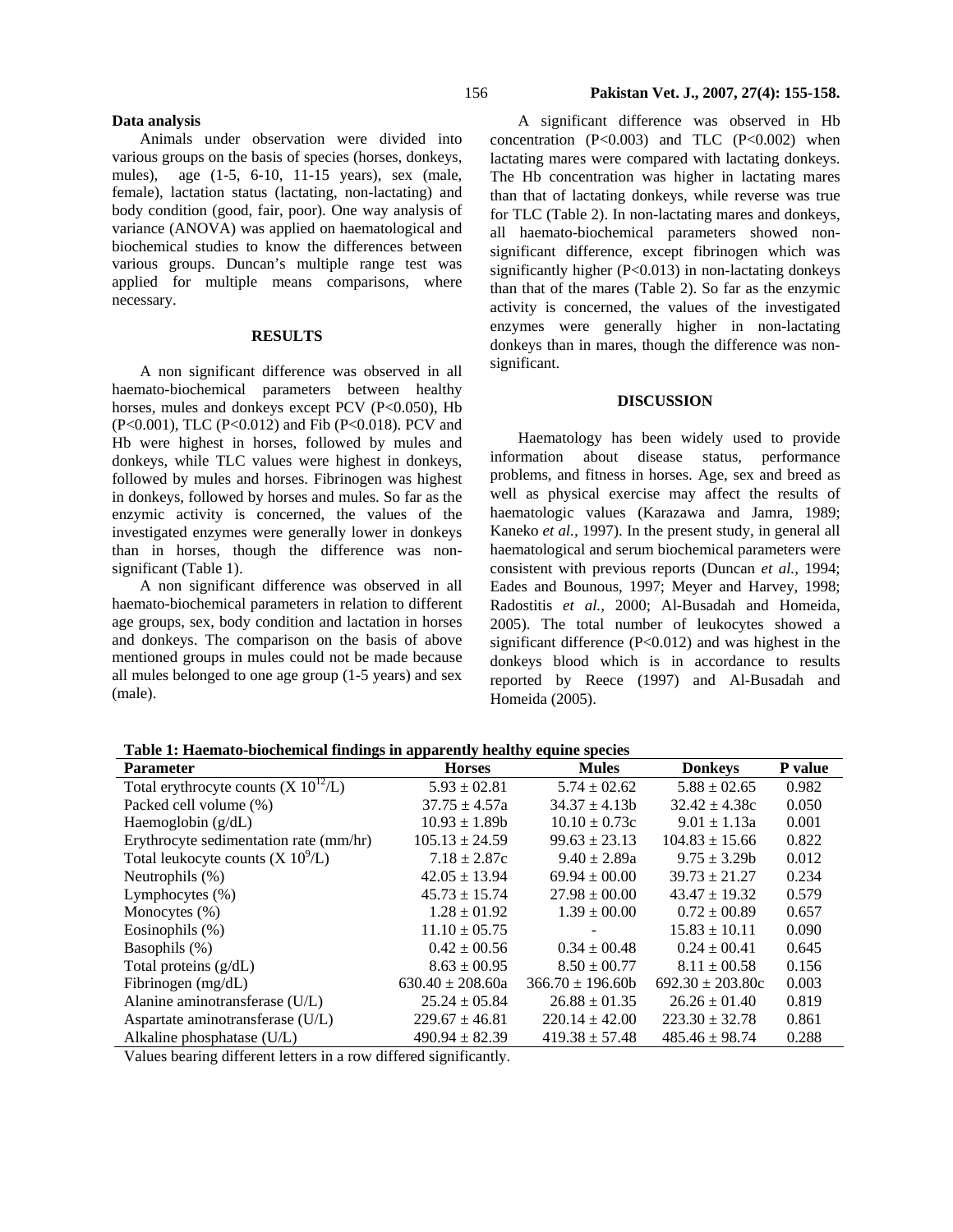**Table 2: Haemato-biochemical findings in lactating and non-lactating mares and donkeys** 

| <b>Parameter</b>                         | <b>Mares</b>        | <b>Donkeys</b>      | P value |
|------------------------------------------|---------------------|---------------------|---------|
| Lactating                                |                     |                     |         |
| Total erythrocyte counts $(X 10^{12}/L)$ | $6.35 \pm 03.06$    | $5.62 \pm 02.21$    | 0.512   |
| Packed cell volume (%)                   | $37.88 \pm 07.84$   | $32.66 \pm 06.42$   | 0.060   |
| Haemoglobin (g/dL)                       | $11.01 \pm 1.76a$   | $9.04 \pm 1.04$     | 0.003   |
| Erythrocyte sedimentation rate (mm/hr)   | $101.21 \pm 22.91$  | $109.86 \pm 13.45$  | 0.343   |
| Total leukocyte counts $(X 10^9/L)$      | $6.42 \pm 1.89b$    | $10.58 \pm 2.81a$   | 0.002   |
| Neutrophils (%)                          | $40.61 \pm 12.67$   | $40.63 \pm 23.63$   | 0.998   |
| Lymphocytes (%)                          | $47.15 \pm 12.97$   | $41.80 \pm 21.04$   | 0.457   |
| Monocytes (%)                            | $1.24 \pm 02.20$    | $0.43 \pm 00.58$    | 0.299   |
| Eosinophils (%)                          | $11.32 \pm 14.06$   | $16.94 \pm 10.83$   | 0.091   |
| Basophils (%)                            | $0.43 \pm 00.63$    | $0.19 \pm 00.38$    | 0.314   |
| Total proteins (g/dL)                    | $8.74 \pm 00.97$    | $8.11 \pm 00.57$    | 0.074   |
| Fibrinogen (mg/dL)                       | $633.30 \pm 205.60$ | $655.60 \pm 188.20$ | 0.755   |
| Alanine aminotransferase (U/L)           | $26.51 \pm 07.09$   | $26.01 \pm 07.28$   | 0.845   |
| Aspartate aminotransferase (U/L)         | $225.46 \pm 57.05$  | $217.84 \pm 34.38$  | 0.729   |
| Alkaline phosphatase (U/L)               | $480.45 \pm 65.93$  | $508.94 \pm 65.78$  | 0.315   |
| <b>Non-lactating</b>                     |                     |                     |         |
| Total erythrocyte counts $(X 10^{12}/L)$ | $5.26 \pm 02.26$    | $7.03 \pm 05.31$    | 0.631   |
| Packed cell volume (%)                   | $37.76 \pm 10.32$   | $30.50 \pm 06.03$   | 0.289   |
| Haemoglobin (g/dL)                       | $10.76 \pm 02.21$   | $8.80 \pm 01.63$    | 0.194   |
| Erythrocyte sedimentation rate (mm/hr)   | $95.68 \pm 21.42$   | $99.75 \pm 19.26$   | 0.883   |
| Total leukocyte counts $(X 10^9/L)$      | $8.49 \pm 03.84$    | $5.97 \pm 03.28$    | 0.486   |
| Neutrophils (%)                          | $42.98 \pm 16.88$   | $35.70 \pm 14.23$   | 0.255   |
| Lymphocytes (%)                          | $44.67 \pm 21.02$   | $50.95 \pm 17.24$   | 0.651   |
| Monocytes (%)                            | $1.28 \pm 01.43$    | $2.00 \pm 01.16$    | 0.824   |
| Eosinophils (%)                          | $10.92 \pm 04.06$   | $10.88 \pm 06.83$   | 0.091   |
| Basophils (%)                            | $0.45 \pm 00.48$    | $0.46 \pm 00.65$    | 0.962   |
| Total proteins (g/dL)                    | $8.41 \pm 00.92$    | $8.05 \pm 00.73$    | 0.688   |
| Fibrinogen (mg/dL)                       | $623.10 \pm 224.20$ | $775.00 \pm 195.70$ | 0.113   |
| Alanine aminotransferase (U/L)           | $23.63 \pm 03.07$   | $27.25 \pm 01.91$   | 0.580   |
| Aspartate aminotransferase (U/L)         | $238.37 \pm 26.15$  | $245.14 \pm 14.22$  | 0.334   |
| Alkaline phosphatase (U/L)               | $480.45 \pm 65.93$  | $508.94 \pm 65.78$  | 0.315   |

Values bearing different letters in a row differed significantly.

In relation to different age groups, sex, body condition and parity, a non significant difference was observed in all haematolo-biochemical parameters in apparently healthy horses and donkeys in this study. According to Dinev and Khubenov (1986), normal values of haemoglobin and erythrocytes of young animals are lower than adults. With aging, the total count of leukocytes shows a lowering trend, while the percent of neutrophils rises. Serum total protein content is lower in young donkeys than older ones. However, Zinkl *et al.* (1990) reported that erythrocytes, lymphocytes and fibrinogen decreased with age. Sex and lactation had no effect on haemato-biochemical parameters in healthy animals (Dinev and Khubenov, 1986; Zinkle *et al.,* 1990; Harvey *et al.,* 1994).

In general, the alanine aminotransferase and alkaline phosphatase enzymes were higher than those reported by Meyer and Harvey (1998), Radostitis *et al.* (2000), Mohri *et al.* (2005) and Al-Busadah and Homeida (2005). An interaction between age groups was observed in horses for alkaline phosphatase activity, with a trend for decreased activity with age (Zinkl *et al.,* 1990).

### **REFERENCES**

AL-Busadah, K. A. and A. M. Homeida, 2005. Some physical variables, biochemical and haematological parameters in Hassawi ass. Sci. J. King Faisal Univ., 6: 145-151.